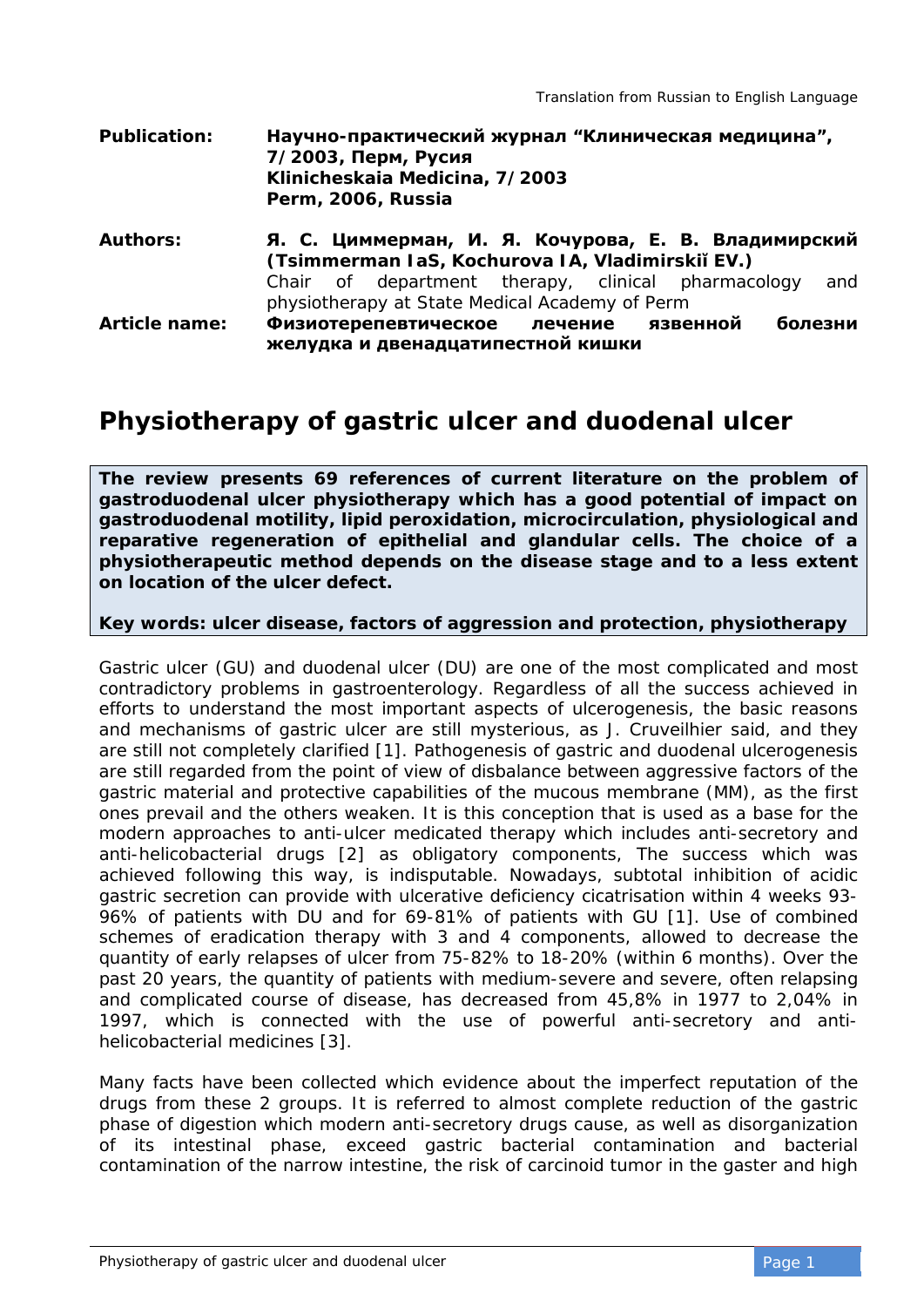frequency of early relapses (the symptom of ricochet) [4]. The range of negative effects of anti-helicobacterial therapy is even larger, and we do not include in this list the secondary (acquired), increasing resistance of Helicobacter pylori (HP) to antibacterial drugs used for the eradication [5-8].

There is some new information which specify and supplement the ideas about the pathogenesis of ulcer in all its aspects. Scientists' attention is focused on the problems of immune ulcerogenesis [9, 10], "oxidative" stress at ulcer [11, 12]; psychosomatic conception of disease is widely discussed [13-15], etc. The facts derived during the scientific research have a direct practical importance. For example, it is recommended to include medicines from other farmacological groups into the complex of remedial actions: immunomodulators, stimulators of angionesis, neurotropic drugs (antidepressants, nootropics), designed to correct the disfunctions [10, 13, 16]. However, adding to the traditional schemes of triple- or quadrotherapy 2 or 3 more pharmacological drugs can contradict with the postulate of reasonable use of medical drugs, which suggests simultaneous use of maximum 3-4 drugs, because otherwise their interaction becomes impossible to control.

This way, the problem of therapy of ulcer is still far from the ultimate solution, which can be connected both with insufficient understanding of some pathophysiological aspects of ulcerogenesis, and with underestimation of the impair of general integral mechanisms of the adaptive regulation and self-regulation at different levels in pathogenesis of the ulcer as a systemic disease, which involves all the organism into the pathological process [1, 17-19].

Discussing the problem of the ulcer therapy from the systemic approach, we will find the physiotherapeutical methods of treatment very effective, because they allow to affect purposefully and differentiatedly different sides of the pathologic process, increasing the adaptive capabilities of the organism. Almost complete lack of side effects and low cost can be listed as their additional advantages, as well as the opportunity of combined appliance of pharmacotherapy [4, 20-23].

Including the preformed physical factors into the complex therapy of GU and DU has had an old history. However, their appliance for this disease is not always scientifically reasonable, which is probably explained with the imperfection of the demonstrative basis [1]. The success achieved for the past years in different scientific areas, as well as the technical progress as a whole have enlarged the horizons of the ideas and the understanding of a whole range of physical factors and this has given the opportunity to evaluate objectively the results of their use. Among the methods of the instrumental physiotherapy, along with the old ones, such as electrophoresis of medical drugs, diadynamic currants (DDC), alternating modulated current (AMC), ultrasound (US), alternating magnetic field (AMF), other approaches have created a good reputation: microwaves (MW), laser radiation, low-frequency ultrasound, ultra high-frequency therapy (UHFT), different puncture methods and other.

The variety of the opportunities of physiotherapy allows to affect both general and local mechanisms of ulcerogenesis.

The disbalance between the factors of aggression and protection, which appears at ulcer, is realised mostly at local level [24] and can be a comfortable target for a range of physiotherapeutical factors. According to modern ideas, acidopeptic factor, contamination of GMM and the focus of gastric metaplasia in DD HP, different versions of gastroduodenal dysmotility, as well as increased activity of the processes of lipid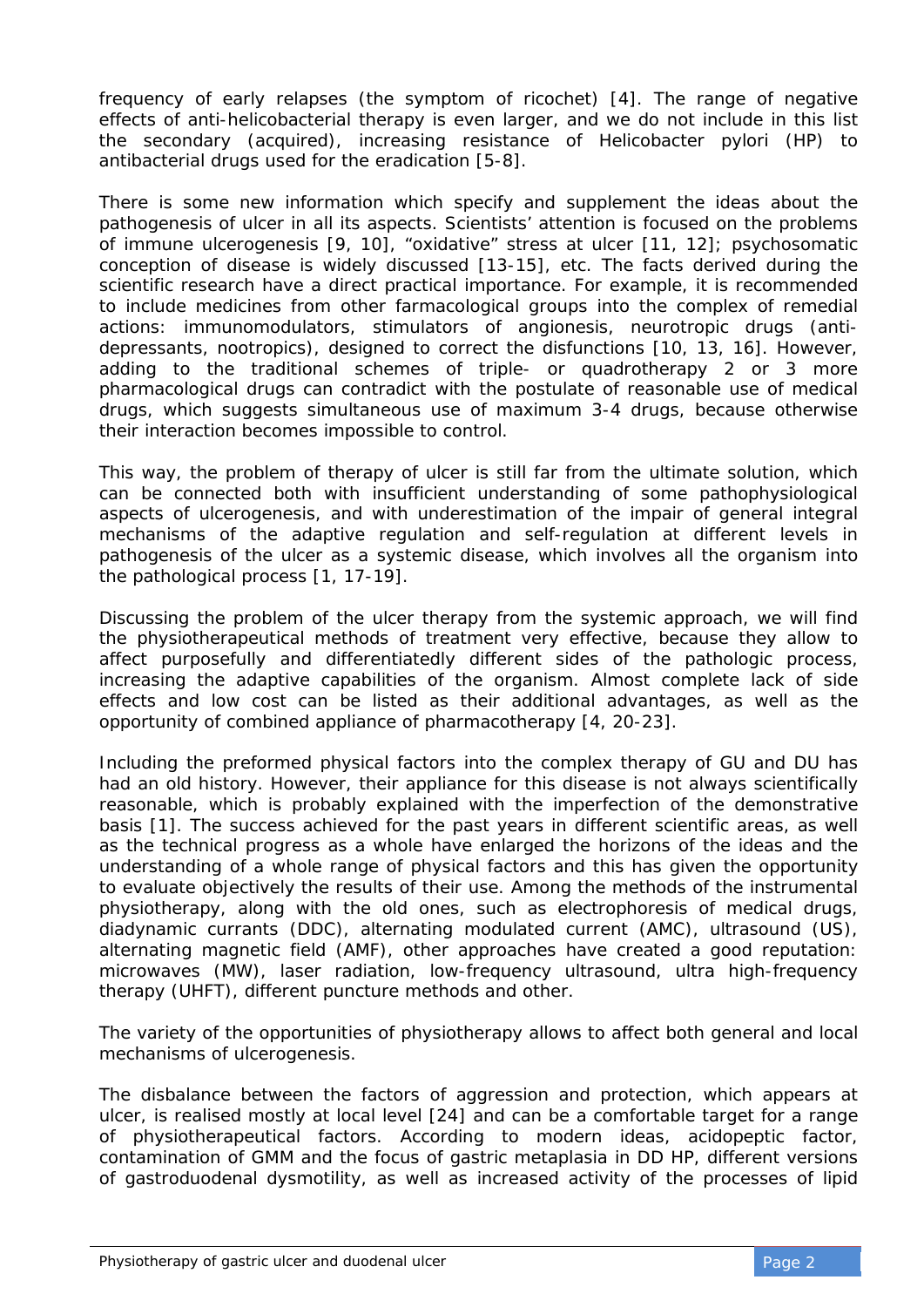peroxidation (LP), are included in the list of factors of aggression, causing autodigestion of a limited area of gastric MM (GMM) or DD with decreased resistance and ulcerogenesis. The range of factors of protection is represented by a firm mucous bicarbonate barrier, adequate blood supply and microcirculation in gastric paries and duodenal paries, a system of prostaglandins, local immune protection, physiological regeneration of epithelial cover of GMM, as well as the action of the duodenal lock mechanism of the gastric secretion [1, 25].

The priority of the affects directed against two listed aggressive factors – the acidopeptic and infectious ones, belongs to pharmacology. Physiotherapeutical methods have a big potential to affect other factors of aggression (gastroduodenal dysmotility, processes of LP), and particularly the factors of protection which can be regarded as a harmonic addition to traditional pharmacotherapy. The therapeutic effects of the majority of physical factors is conditioned by improvement of microcirculative processes and trophism of invaded tissues. There are evidences that the adequate regional blood supply defines optimal course of all energy-dependent processes in GMM and DD including the recover of gastric mucous bicarbonate barrier, as well as physiological and reparative regeneration of epithelial gland cells [1, 12, 25].

During the acute phase of ulcerous relapse (first 10-12 days), firstly the pain syndrome must be eliminated in epigastrium, which is a result of gastric and duodenal dyskinesia. The effect is achieved with low-frequency impulse physiotherapy (DDC and AMC), which have a signified analgesic effect and capability to normalise the impaired motility of the gastroduodenal area (GDA) [20, 21, 23]. However, DDC has a severe irritating effect on cutaneous receptors which limits the possibilities of this method. In acute phase of ulcerous relapse, the reduction of pain syndrome is achieved with the use of AMC which affects the epigastrium area, and if the disease has had a long history and a signified dyspeptic syndrome – the area of cervical sympathetical ganglions [26]. The method of combined treatment with AMC and ultrasound was recognized, which potentiates the spasmolytic and analgesic effect of both physiotherapeutic factors [20].

The efficiency of high-frequency ultrasound therapy (UST) at ulcer has been popular for long time, and is explained with its signified spasmolytic analgesic effect, normalization of the motor function and partly gastric secretory function, as well as stimulating processes of regeneration caused by improvement of cell respiration and regional blood flow [20, 23].

Recently, there has been information about high efficiency of low-frequency US therapy (22 and 44 Hz) at ulcerous relapse, which is probably explained with the ability to penetrate deeper into tissues, compared with high-frequency ultrasound [27]. There is also information that low frequency ultrasound has a much stronger analgesic effect than UHFT and magnetic laser therapy. It also has a normalizing effect on dysmotility of GDA which allows cicatrizing of ulcerous deficiency (UD) average for 17 days for 82% of the patients with gastric ulcerous localization and 93% of patients with duodenal ulcerous localization [27].

Among the physiotherapeutic factors having a signified stimulating effect on protective potency of GMM and DD, methods of MW therapy have been recognized, and mostly, methods of ultramicrowave therapy (UMW). Microwaves of the cm-band penetrate at local use into the depth of 5-7 centimetres, microwaves of dm-band (DMMW) penetrate a little deeper – 8-9 cm. This was the reason why they were used at ulcer. The specific effect of UMW radiation is explained by selective absorption of their energy by molecular structures of the cells, which is accompanied by creating of endogenic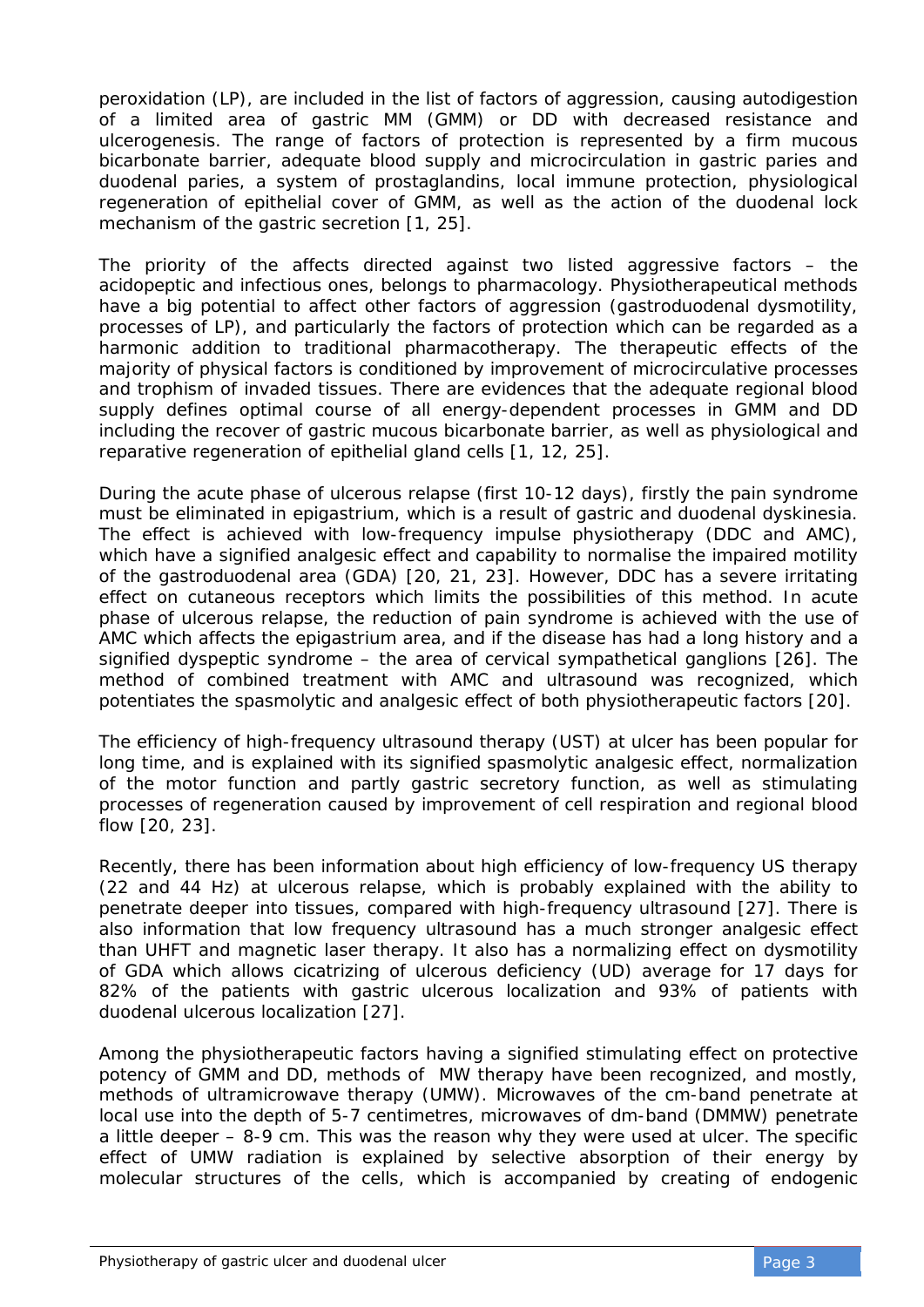warmth in tissues and activation of physical and chemical processes. As a result, vessels relax, pressure increases in microvasculature, vascular permeability decreases, metabolic processes and reparative regeneration processes improve [23]. This way, the effect of UMW radiation is realized simultaneously in different directions: the gastric mucous-bicarbonate barrier improves due to normalization of processes of mucogenesis (synthesis, accumulation, extrusion of neutral mucopolysaccharides); microcirculatory deficiency is eliminated due to stimulation of active mechanisms of microcirculation; inflammatory changes in the mucus membrane of the gastro-duodenal area reduce [20, 26, 28]. The method of MW is recommended mostly for hyperkinetic type of gastroduodenal dysmotility, which can be regarded as additional factor of aggression [1]. Some researchers notice that DMMW-therapy decreases the signified duodenogastric reflux. Without having specific antibacterial effect, UMW-radiation nevertheless decreases bacterial content of gastric and duodenal mucus membrane, and moderately potentiates the effect of anti-helicobacterial medicines. [22]. Having in mind the ability of the thyroid hormones to enforce regenerative processes in the organism and perform general trophic action, the effect is achieved by DMMW treatment in the area of the thyroid, mostly for ulcers with a big diameter and torpid course of the disease. Generally, UMW-therapy is recommended starting form subacute phase of ulcerous relapse, without complications [1, 26].

For complex therapy of gastric ulcer and duodenal ulcer, low-frequency alternating magnetic field is widely used, due to its analgesic and anti-inflammatory effect. [1, 29, 30]. A range of researchers notice in their works that monotherapy with alternating magnetic field (regardless of the medicines) causes cicatrisation of ulcerous deficiency for 60% of the patients. Combination of alternating magnetic field and ant-ulcerous pharmacotherapy (M-cholinolytics, H2- blockers of histamine receptors, antiacids) increases ulcerous cicatrisation ability up to 80-90%. A significant advantage of lowfrequency alternating magnetic field is its ability to normalize impaired gastroduodenal motility. For example, there is information about reduced duodenogatric reflux for 85% of patients after a course of treatment with alternating magnetic field in pulsating mode. [31]

Due to its soft, gentle effect and factual lack of side effects, the alternating magnetic field can be recommended to be included to traditional pharmacotherapy of ulcer, regardless of the age, phase and the character of the disease, as well as during rehabilitation and for concomitant pathology [20, 22, 23].

Laser therapy became largely popular after fundamental discoveries in the area of quantum electronics and creating optical generators of a new type (lasers). Numerous modifications of laser radiation (helium-neon type laser, helium-cadmium, argon, on copper vapour, krypton etc) and a variety of treatment modes makes its use possible for all phases of ulcerous relapse. 4 methods of laser treatment are widely used: transendoscopic, intravascular, percutaneous and laser puncture. Each one of them has a specific mechanism of action and can be regarded as independent type of treatment [32, 33]. Trans-endoscopic laser treatment is realised mostly on a local level, causing anti-inflammatory effect, activating regional blood flow in the area of the ulcerous deficiency and stimulating regenerative and trophic processes, increasing cellular mitotic activity [34, 35]. Laser radiation eliminates focuses of local ischemia and improves oxygen consumption in the impaired tissues. Signified analgesic effect of trans-endoscopic laser therapy is explained with decrease of pathological impulsion from the ulcerous deficiency area. However, acting as a non-specific biostimulator of metabolic and reparative processes in impaired tissues, trans-endoscopic laser radiation of the ulcerous deficiency does not affect seriously general pathogenetic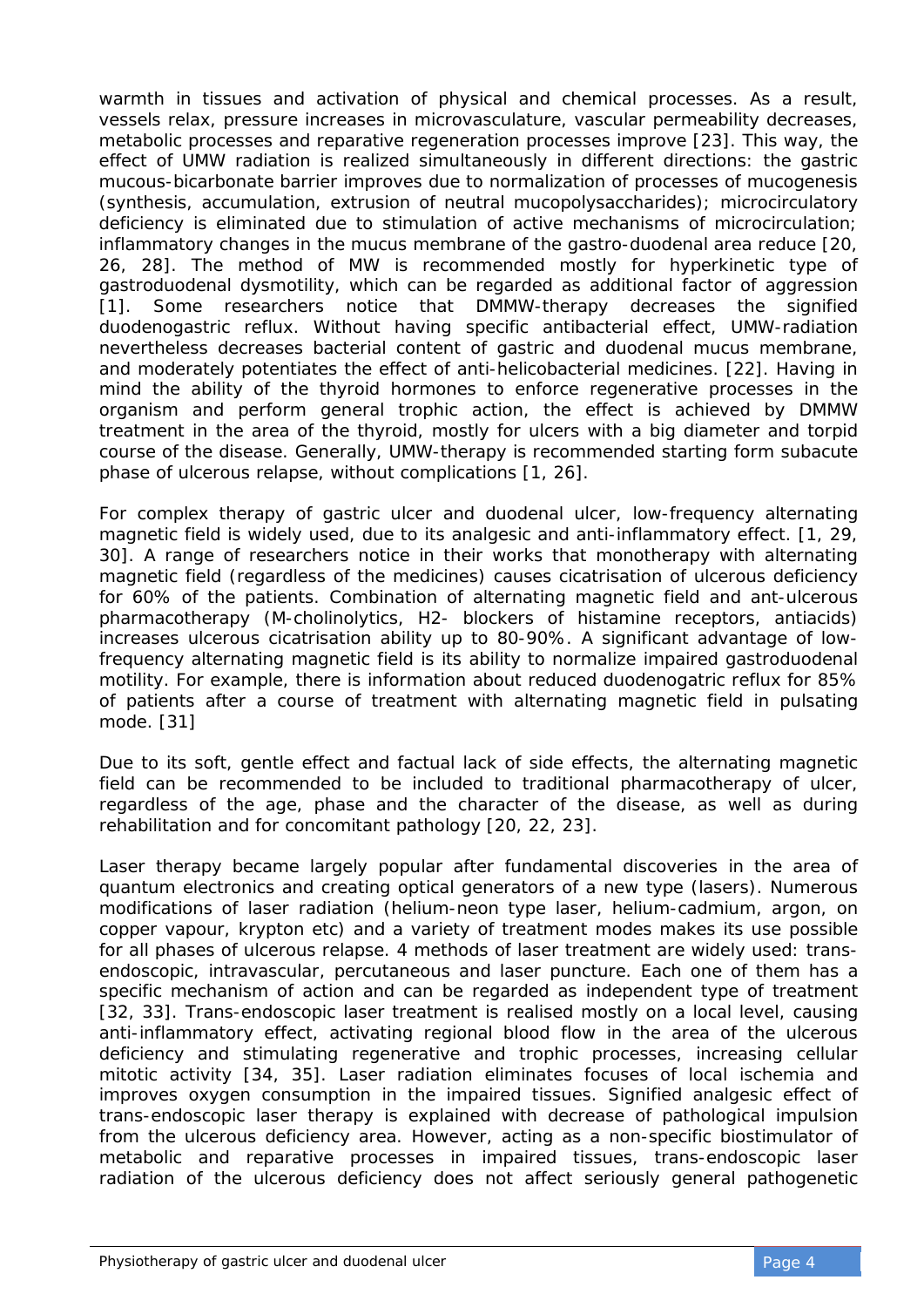mechanisms of ulcerogenesis [32]. Additionally, the technical complication of the procedure and the risk of gastric contamination with HP when using the endoscope, limit the opportunities of its use. Indications for trans-endoscopic laser therapy are newly found gastric ulcer and duodenal ulcer, signified and persistant pain syndrome, durably non-cicatrising ulcers, as well as ulcerous localisation in the area of pyloric sphincter. Comparative analysis has shown that trans-endoscopic laser therapy does not have significant advantages compared to transcutaneous laser therapy, whose efficiency is a result of rise of cutaneous-visceral reflex under laser impact on the dermal receptor instrument [38]. The range of indications for laser therapy is wide. Due to its signified analgesic effect, exceeding the effect of the most other physical factors, it can be applied on the first days of ulcerous relapse, at any stage of the disease. Additionally, laser radiation is a choice for elderly patients, especially in cases when gastric ulcer is combined with ischemic heart disease and diabetes mellitus, when problems of medical polypragmasy must be taken under consideration [37]. There is information about successful application of laser therapy at ulcer with complicated ulcerous penetration to adjacent organs. Indications for laser therapy on the background of traditional anti-ulcerous therapy are reasonable for patients with frequently relapsing and durably non-cicatrising gastric and duodenal ulcer. The frequency of relapses is decreased from 91,4% to 30,3% for one year [36]. The assertion that laser therapy can prevent ulcerous malignant changes still needs additional research [36].

Pathogenesis of ulcerogenesis cannot be explained only as an imbalance between factors of aggression and protection, interacting on local level. In 1994, Y.S. Zimmerman submitted an interesting conception of pathogenesis: ulcer is regarded as systemic gastroenterological disease, having genetic determinants; its development are mostly based on dysfunctions of adaptive regulative systems of the organism on different levels; HP-infection and acid peptic aggression play the part of important, but locally acting factors of pathogenesis. According to this conception, not only locally affecting factors of ulcerogenesis must be used for treatment, but also factors recovering impaired mechanisms of adaptive regulation and self-regulation on different levels [1, 4, 16, 18]. We must notice the fact that some of the physical factors are absolutely sufficient for this aim.

Methods of neurotropic physiotherapy: Electro-sleep, transcranial electro-analgesia were once widely used for complex treatment of patients with ulcer [20]. The interest in these methods was explained by significant changes of patients' functional condition of vegetative and central nervous systems, as well as dysfunction of cortico-subcortical intercourse. However, the large variability of individual sensitivity of the central cerebral formations to low-frequency currents limits the use of these methods of physiotherapy [20, 23].

When analyzing publications of the past few years, we can notice a significant interest in the search for new physiotherapeutic methods capable to repair impaired processes of regulation and self-regulation of the gastroduodenal system and integral controlling mechanisms of organism's visceral functions. Within the framework of the neurotropic stream of physiotherapy, the use of a type of electro-impulsive therapy of ulcer has been discussed – trans-cerebral interference therapy [39,40]. This method, selected as a monotherapy for patients with subacute phase of duodenal ulcerous relapse, proved to be more efficient compared with the traditional impact at the epigastric area, both as terms of reduction of pain and dyspeptic syndromes, and as effect on the dynamics of the inflammatory process. During the treatment after trans-cerebral methods, the quantity of somatotropin, thyreotropin, triiodothyronine, thyroxine and cortisol in the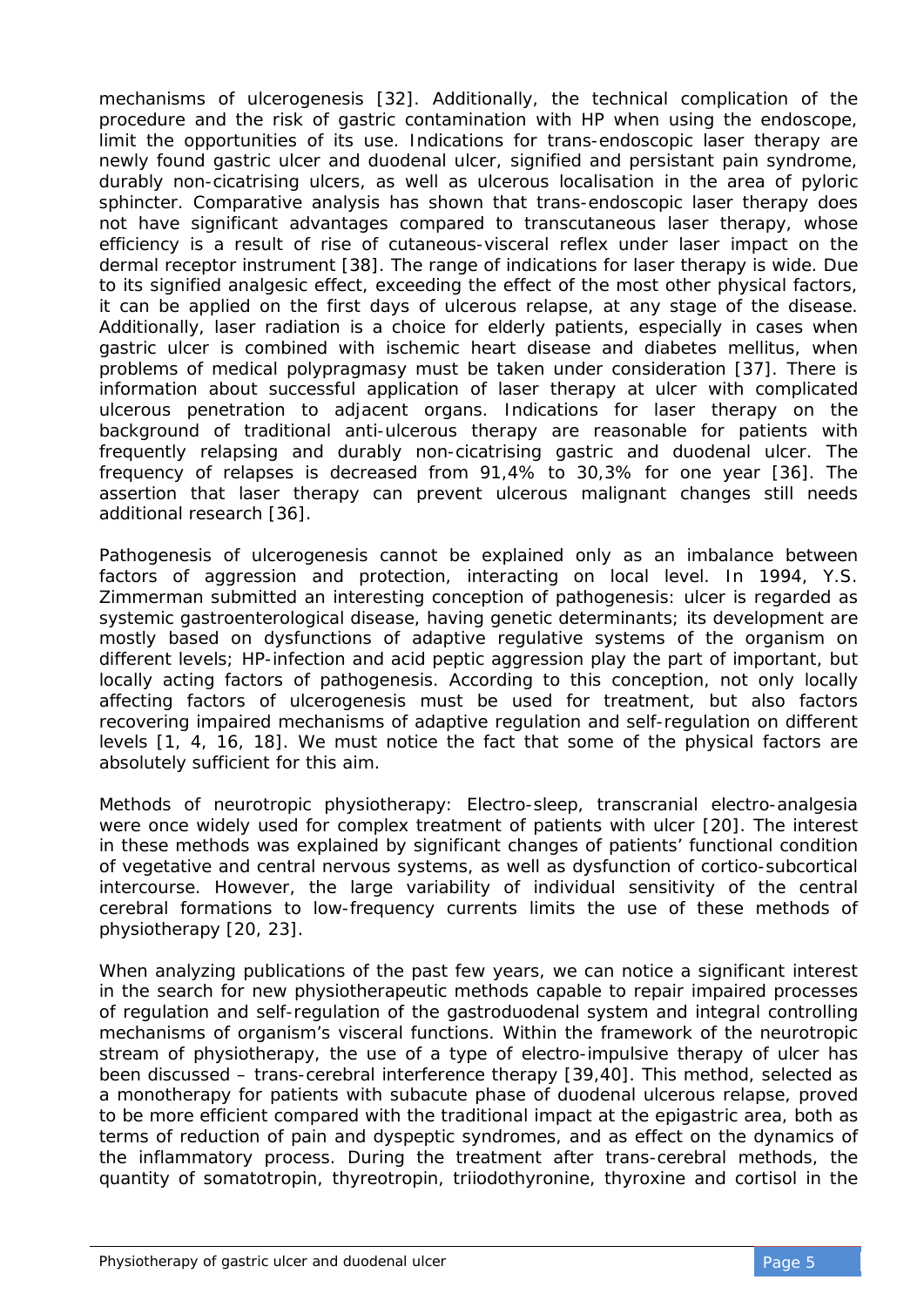blood is faster normalized, immune T-cellular part is stimulated, the level of autoimmune aggression is decreased, which leads to activation of trophic processes in gastroduodenal area and rapid cicatrisation of the ulcer (18 – 23 days after the beginning of the therapy, for 80% of the patients). Significant disadvantages of the interference-therapy are the fast habituation to interferential currents, which requires regular change of the frequency of "beats", and difficulties of forming interferential currents in limited surfaces.

The effect of weak electromagnetic fields with non-thermal rate also deserves attention as a factor of the course of ulcerous relapse. The density of the galvanic current induced by these electromagnetic fields into interfacial tissues is very small and seems to be unable to change significantly the functional characteristics of the excitable tissues, but the results of experimental and clinical researches have shown that this method can affect cortical and subcortical bioelectric processes and neurohemodynamics ("Infita" device). The biological effect of infitatherapy can be explained with the fact that probably, the electromagnetic fields of low intensity have resonance frequency, or amplitude-frequency "gaps" due to which the informational exchange with biological objects can be performed. The therapeutic effect is realized through hypothalamic-hypophysial system, acting as a soft liminal stimulator correcting cerebral bioelectric activity, metabolism of the central neuromediators and neurotransmitters, as well as calcium metabolism in the cerebral tissue [41]. The use of this method in complex therapy of ulcer proved to be effective. A range of frequencies, which are biotropic to the cerebral tissue (30- 57 Hz), stimulating cerebral activity and optimizing its tonus, was found [41]. The results of the researches evidence the fact that dysfunctions of cortico-subortical system of interaction and availability of cutaneous visceral connection, reflecting dysfunctions of adaptive regulation and selfregulation on different levels, take part in ulcerous pathogenesis.

Among the physiotherapeutic methods able to affect the processes of adaptation and to regulate mechanisms of sanogenesis, ultra high-frequency therapy (UHFT) takes a significant place [4, 30, 42, 43]. According to A. Presman's classification, this physiotherapeutic method refers to the informational methods, as the other methods have either energetic effect, or boundary effect (informational-energetic). The base of the therapeutic effect of UHF-radiations is the conformational alternation of the cutaneous structural elements, induced by electromagnetic radiations (EMR) of the mm-band and activation of nervous connections having tonic kinesis. Organism's reactions to mm-radio-waves develop within the framework of general adaptive syndrome and manifest as increase of organism's both specific and non-specific resistance to external factors [30]. The pioneers used EMR of mm-band in medical science and biology, are V.A. Nedzvetskiy and I.S. Cherkassov (1977), who obtained the first clinical results of UHF therapy of duodenal ulcer. The clinical effect of UHF monotherapy manifests as elimination of pain syndrome within  $4 - 7$  days, dyspeptic processes are eliminated within  $7 - 12$  days and ulcers cicatrize within 3 weeks for  $75$ -88% of patients [4, 43, 44]. A specific characteristic of ulcerous cicatrizing during UHFmonotherapy is the marginal epithelization and lack of roughly formed conjunctive tissue cicatrix [44], as a higher cicatrisation speed is noticed mostly for duodenal ulcer, and less – for gastric ulcers. UHF-monotherapy stimulates organism's adaptive systems [45, 46]; repairs harmonic ratio between lipid peroxidation and the system of antioxidative protection [42, 46, 47], normalizes organism's immune status and rheological characteristics of the blood [45, 48], increases cytoprotective characteristics of mucus membrane in gastroduodenal area [49]. UHF electromagnetic radiations are less effective for gastric secretory and motility functions [42]. Combination of UHF and anti-ulcerous pharmacotherapy does not have significant advantages compared with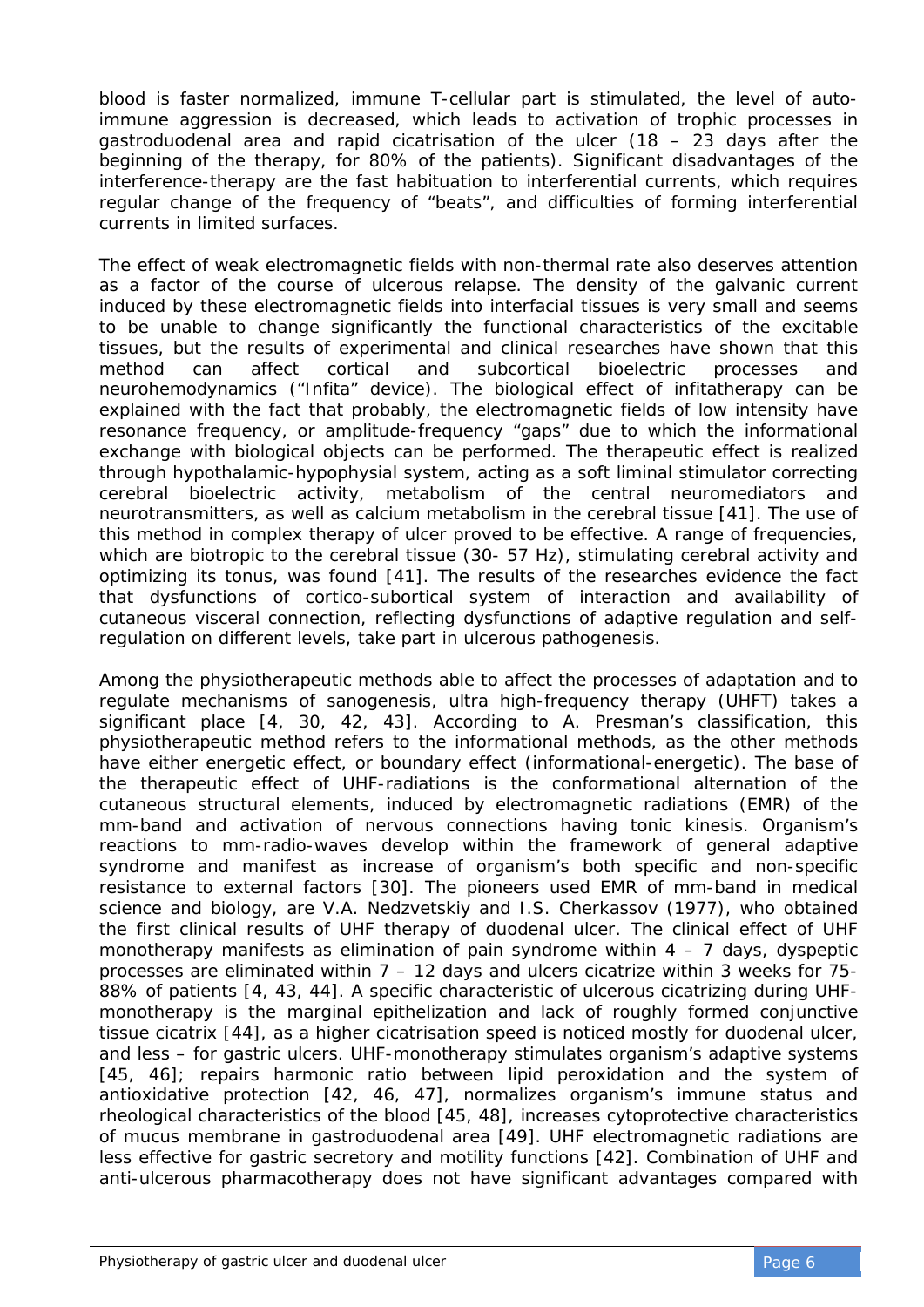UHF monotherapy and in most cases it is regarded as improper [44]. Combination of UHF-therapy with anti-secretoty medicines is appropriate only for cases with signified hyperacidity, with ant-helicobacterial therapeutic schemes for massive HP-colonization of gastric and duodenal mucus membrane, because it potentiates the antibacterial effect [42, 49]. UHF-monotherapy can be used for any phase of ulcerous relapse; it is appropriate as prophylactics during the period of remission with even better effect than traditional pharmacotherapy: the number relapses decreases dramatically for 1-2 years after the course of UHF-therapy [4, 43, 50, 51]. It was not long ago when complicated ulcerous states were regarded as contraindication for UHF-therapy. However, numerous researchers notice that due to their immunomodulating and adaptogenic effect, mmband of electromagnetic radiations can be included in the complex of therapeutic activities at early stages after surgical therapy of gastric and duodenal ulcer, as well as at complications with hemorrhage, penetration or perforation [45].

UHF-therapy using variable fringe of frequency generation signal in sweeping mode with individual selection of resonance frequency, is a method which is worth noticing [52]. MW-resonance therapy (bioinformational therapy) is also used, as one of its characteristics is the "swinging" frequency (from 52 to 62 GHz) and alternating wave bands, which allows an optimal frequency to be selected for each patient. Microwave resonance bioinformational therapy is recommended mostly for patients with bland course of duodenal ulcer. Microwave resonance bioinformational therapy is almost ineffective for most patients with complications and sthenic course of the disease, or with gastric localization of the ulcer [53]. Sometimes informational-undulatory therapy can be used, affecting with a set of resonance frequencies concentrated on one channel [54].

It is extremely hard to select precisely the resonance frequency of mm-band electromagnetic radiations. Nowadays, they define indirectly whether the correct frequency is selected, taking under consideration the positive clinical dynamics and the patient's internal sensations. Search for objective criteria indicating the resonance effect seems to be promising, and it will allow the efficiency of UHF-therapy to be increased. First steps in this direction have already been made: it is suggested to evaluate biological system's resonance with external UHF-field according to the neuromyographic kinesis with pseudoperiodic character, rising in biologically active areas [55].

Segmentary reflectory method or corporеal UHF-puncture on various biologically active points is traditionally used for UHF-treatment of gastric and duodenal ulcer [4, 42, 43, 46, 51].

Puncture methods of reflectory therapy of ulcer (laser puncture, magnetopuncture, UHF-puncture etc.) have been widely discussed in various publications over the past few years [32, 46, 51, 56, 57]. There is data about reflectory and humoral connection between corporеal biologically active points on the skin and certain visceral targetorgans, the vegetative and central nervous system, as well as the hypothalamus, which plays important part in realization of reflectory effects at visceral dysfunctions. The list of advantages that these methods have is not limited by general effects, such as improving immune homeostasis, inhibiting processes of lipid peroxidation activities, general adaptive reactions, and normalization of psychological and vegetative status of the patients. The variety of biologically active points on the skin gives a unique opportunity to impact on impaired gastric motility and secretory functions, to stimulate metabolic and reparative processes in ulcerous area [1]. The specific effect of physical factors (laser puncture, electropuncture, UHF-puncture) on biologically active points is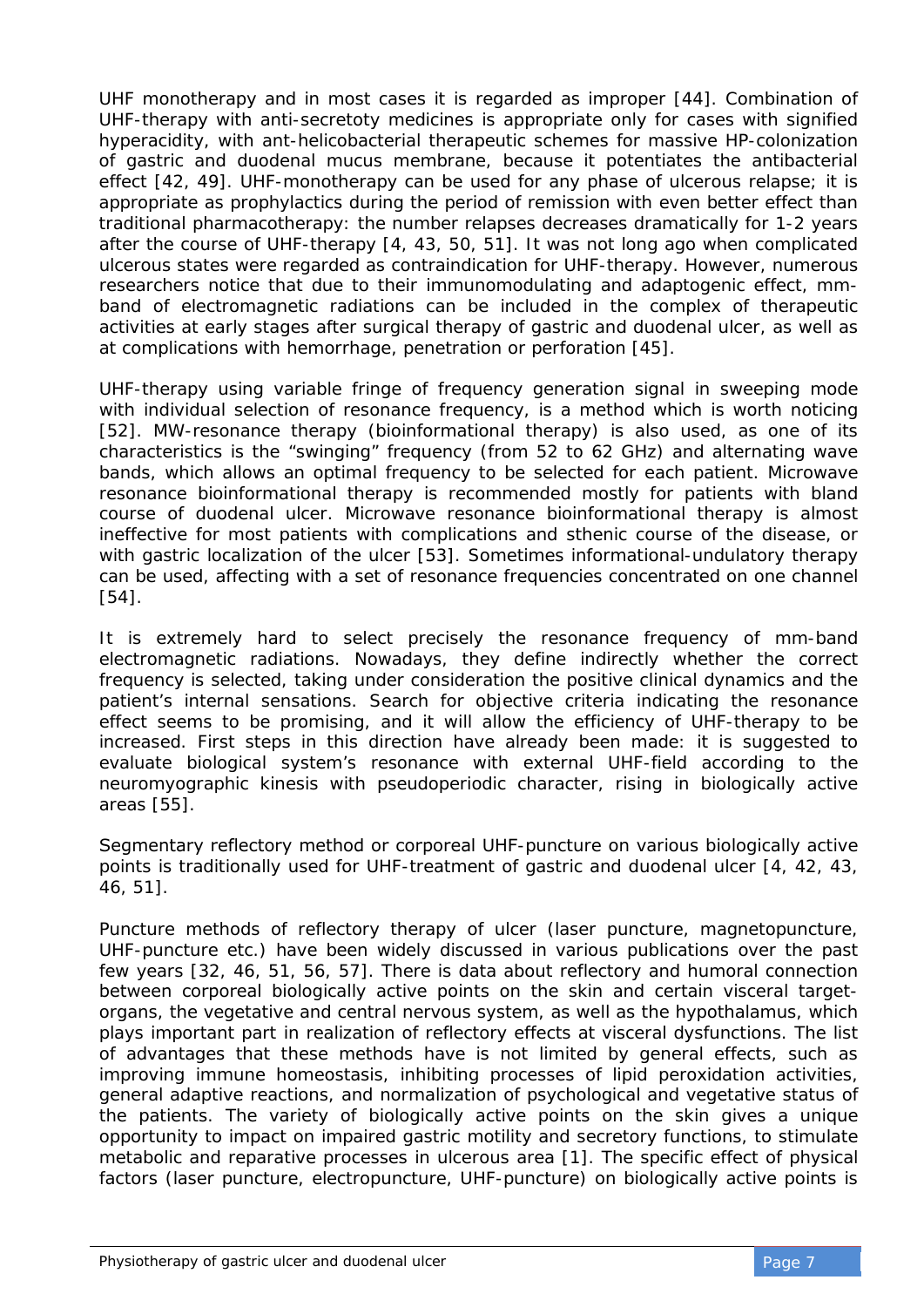still to be ascertained. Undoubtedly, the search for clear and scientifically based criteria of selection and optimal combination of biologically active points for treatment of ulcerous relapse will continue.

Development of combined therapeutic methods proved to be a promising direction of physiotherapeutic progress. The need of optimized parameters of complex therapeutic treatment explains scientists' interest in the problem of therapeutic interference, which is understood as interaction between different therapeutic agents, including physical factors [58, 59]. Potentiating ulcero-cicatrizing effect was noticed in combined use of UHF-therapy and laser puncture: ulcerous deficiencies cicatrize within 3 weeks for 97.8% of patients with ulcer. Combined acupuncture-reflexotherapy and transcutaneous laser therapy proved to be very effective for patients with duodenal ulcer refractory to pharmaceutical treatment [61]. Results of still rare researches give evidence of the good effect of magnetic-laser therapy on the course of ulcerous disease, shorter terms of ulcerous cicatrisation, and increased frequency of HP eradication. There is a hypothesis of possible decrease of relapses' frequency and extension of periods of remission on the background of polymagnetolaser therapy [61]. Potential capabilities of this method are still not completely explored; for example, in existing devices of magnetolaser therapy, the magnetic component is represented by a constant magnetic field, which is known to be less effective than other types of magnetic fields (for example, alternating magnetic field), in respect of biological activity [59]. The efficiency and appropriateness of other methods of combined physiotherapy of ulcer are to be explored.

For the past few years, some new technologies have appeared in therapeutic use of physical factors for ulcer, which increases therapeutic abilities of impact on impaired mechanisms of regulation and self-regulation on different levels.

First results of use of constant magnetic field of geomagnetic level for ulcerous relapses are comparable with the results of general magnetotherapy in respect of efficiency [62]. It is proved clinically and experimentally that weak magnetic fields have biological effect which realizes on all levels, starting from the cubcellular level. It was noticed that weak magnetic fields influence organism's reactivity, contribute to homeostatic regeneration, including immune regeneration, have general stimulating effect, potentiate the effect of numerous medicines and have anti-stress characteristics [30]. This therapeutic factor is noticed to have positive effect on microcirculation, inflammatory processes and activity of lipid peroxidation. The effect of the low-tension constant magnetic field on vital activity of various micro-organisms, including HP, and on their vulnerability to antibacterial therapy, is also interesting [62]. After a course of general geomagnetic therapy, performed on the background of traditional anti-ulcerous medicines, patients did not have ulcerous relapses for a period of 1 year [62]. This information needs to be verified.

A new and promising direction of physiotherapy, and particularly laser therapy, is development of methods of bio-controlled chronophysiotherapy, which opens opportunities of individually selected optimal portions of impact with the contribution of bio-controlled signals [63].

Recently, methods of bio-controlled low-frequency impulsive electrotherapy are used, particularly the effect of self-controlled energy-neuroadaptive regulator (SCENAR). The base of this method is impact on sensitive and neuromotor cutaneous connections with series of neuro-similar bipolar fluctuations of various frequency currents, which change depending on the strength of tissular capacitive reactance in the impacted area. As a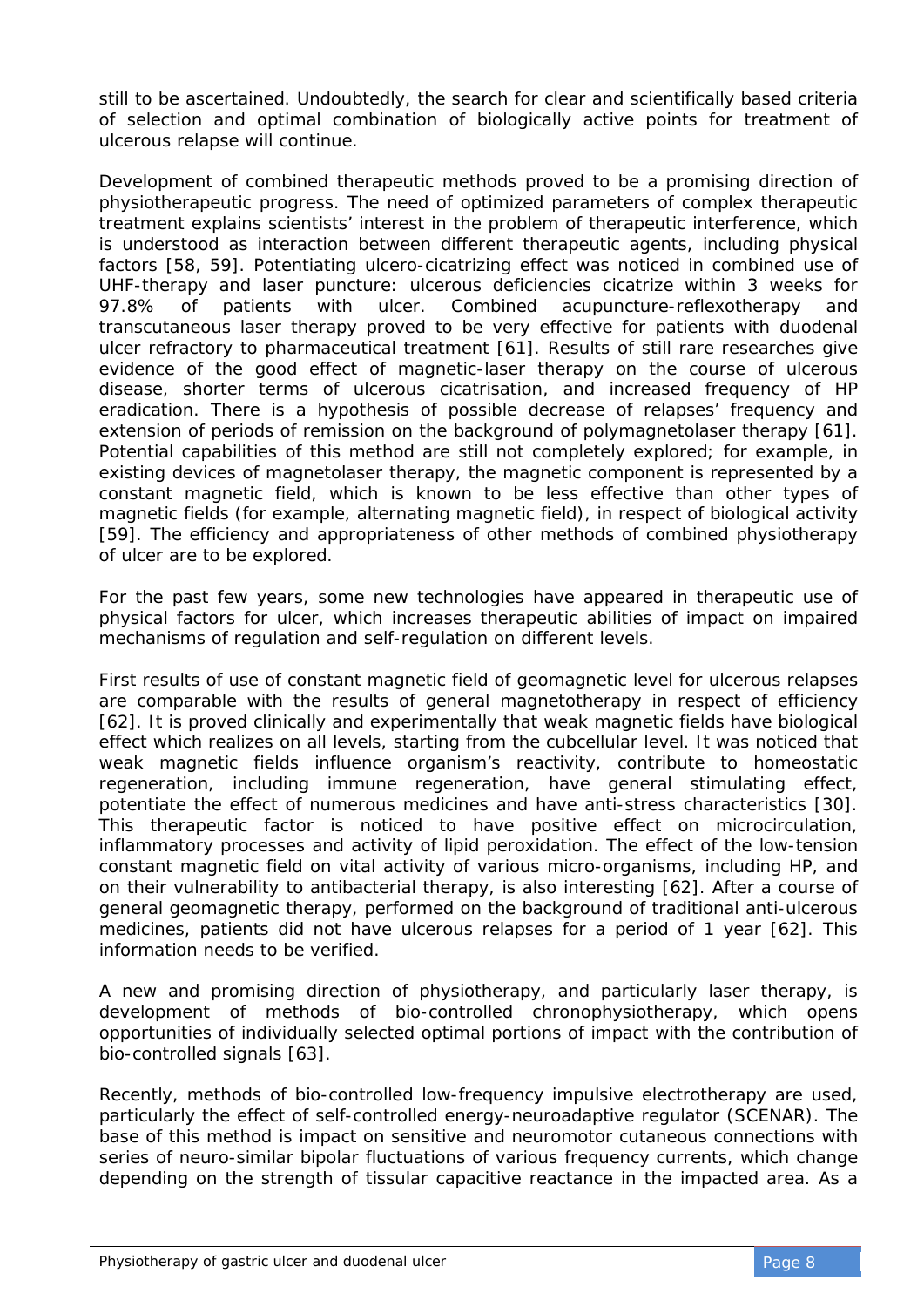result, local changes in cutaneous microcirculation and cutaneous trophism appear due to local reactions (mechanism of axon-reflex) with formation of functional system and segmentary-reflectory reactions. Additionally, functionally transformed corticosubcortical interaction is regenerated. The effective adapting reaction is achieved with the use of the principle of feedback [64, 65]. The dynamics of parameters of biocontrolled impact is defined by modification of the electric characteristics of patient's tissues. The use of impulses, similar to activity potentials of living excitable systems, gives the high efficiency of therapeutic procedures [66]. The list of therapeutic effects of SCENAR-therapy includes myoneurostimulating effect, local analgesic, trophic, and local vasoactive effect. Indications of use of SCENAR-type devices are various diseases which course includes impairing adaptive processes. Nowadays, SCENAR-therapy is successfully used for treatment of trophic ulcers, diseases of peripheral nervous system, neuroses, ischemic heart disease, inflammatory-dystrophic processes with different localization, vegetative dystonia etc. There are some works which evidence about possibility SCENAR-therapy to be applied for erosive-ulcerous areas of gastroduodenal area, including ulcer [67, 68].

Physiotherapy of patients with ulcer has a number of characteristics which should be particularly discussed. Previously, use of physical factors was regarded as undesirable for acute phases of ulcerous relapse, but nowadays, the wide range of physiotherapeutic methods enable their use in any phase of ulcerous relapse and during the periods of remission, and some of them can be used at complications. However, the postulate of personal approach when physical factors are selected remains as firm as before, and the stage, the phase of the disease's course, its severity, comorbidity and complications must be taken under consideration [1, 23]. Generally, the choice of physiotherapeutic method depends on the disease's stage, and in much less extent – on ulcerous localization.

In acute phase of relapse, alternating modulated current and diadynamic currents and ultrasound therapy are successfully used, taking under consideration the pain and dyspeptic syndrome which have to be quickly eliminated [26]. Methods of laser therapy, low-frequency alternating magnetic field and UHF-therapy proved to be universal in respect of their use in any phase of the disease. In subacute phase, various opportunities of physiotherapy enable the regulation of activating and inhibiting processes of central nervous system; enforce anti-inflammatory effect with the contribution of local and segmentary impact; have a good effect on gastric secretory and motility functions and stimulate processes of reparation.

The list of physiotherapeutic methods can be enlarged, adding to it MW-therapy, neurotropic therapy and puncture physiotherapy. For periods of remission, methods of balneotherapy and sanatorium therapy [20, 23]. The matter of physiotherapeutic impact on patients with different ulcerous localization, is also worth discussing.

Recognizing nosological unity of gastric ulcer and duodenal ulcer, majority of researchers agree that it is reasonable to distinguish at lest 2 clinical pathogenic forms of ulcer: pyloroduodenal and mediogastric. The reason of this approach lies in the significant differences of clinical pictures, the character of motor, evacuative and secretoty dysfunctions of gaster and duodenum, the character of vegetative and psycho-emotional dysfunctions, and some particular mechanisms of ulcerogenesis [1, 17]. A range of researches shows that pathogenetic importance of signified factors of aggression and protection of gastric mucus membrane is not the same for different ulcerous localizations. On local level, in case of pyloroduodenal ulcers, aggressive factors play an important part, but in case of mediogastric ulcers – weakening of protective mechanisms, and first of all – the whole mucous bicarbonate barrier, local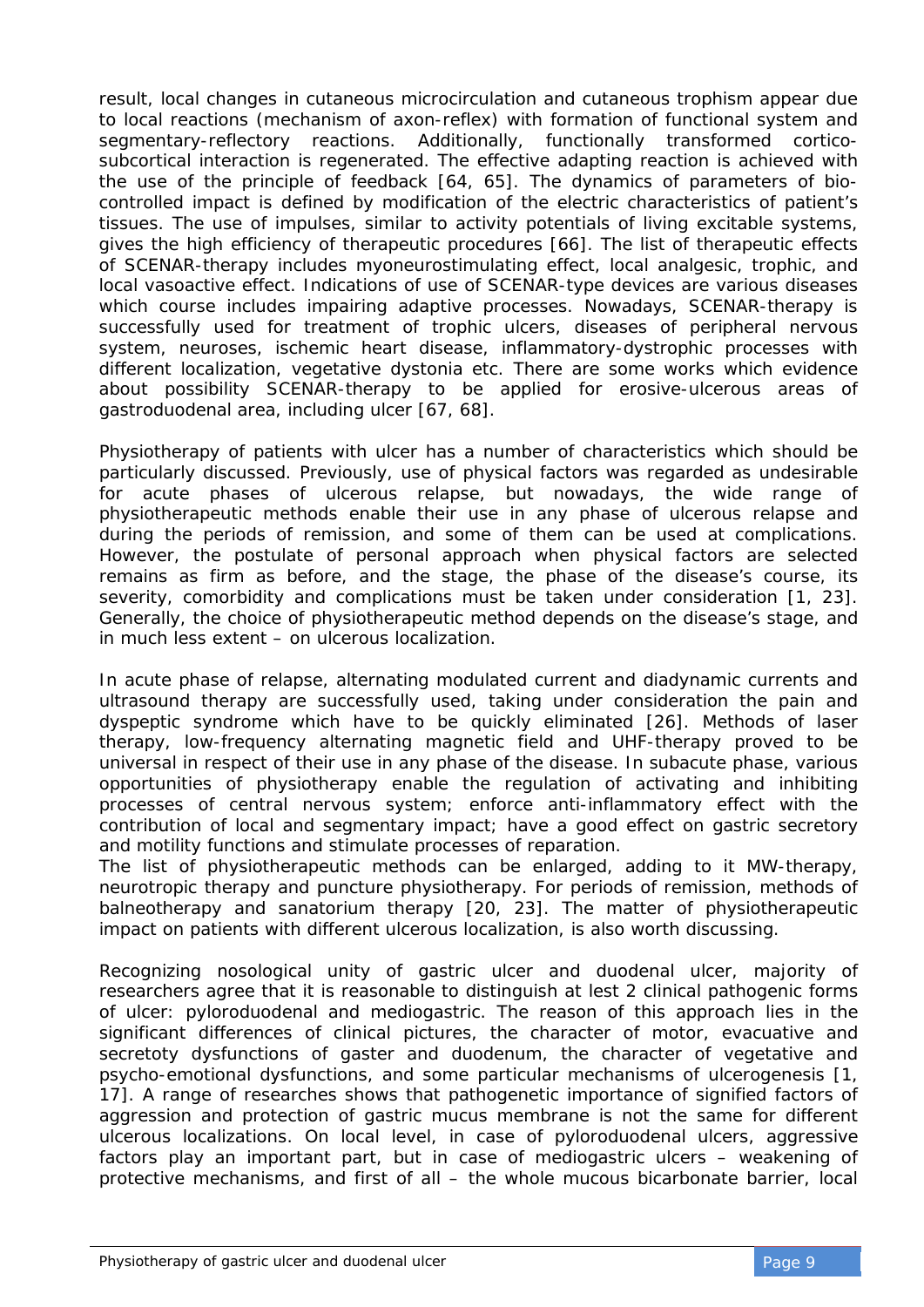immune disbalance, microcirculatory deficiency, regenerative dysfunction etc. [39, 63, 69].

Differences between the two main clinical pathogenetic forms of ulcer also refer to functional condition of the main parts of vegetative nervous system. At pyloroduodenal ulcer, tonus of parasympathetic part of vegetative nervous system prevail, gastric motor activity increases, accelerated and arrhythmic evacuation of acidic gastric contents to duodenum is noticed [1]. At ulcer with mediogastric localization, sympathicotonia prevail; gastric tonus and motor activity are generally decreased, and evacuation is often retarded. Apart form this, deficiency of the closing function of pylorus is noticed, which creates conditions for duodenogastric reflux [1].

These clinical pathogenetic characteristics must be taken under consideration when prescribing different kinds of physiotherapy. It is a commonly known fact that antisecretory medicines have much larger therapeutic effect on ulcers with duodenal localization than ulcers with gastric localization. Patients with duodenal ulcer are more sensitive to therapeutic factors with neuroregulatory effect [16]. Treatment of mediogastric ulcers is much more efficient when protective functions of gastric mucous membrane are enforced [12, 18, 69].

Undoubtedly, ulcerous localization must be taken under consideration when selecting physiotherapeutic methods. For duodenal ulcerous localization, it is appropriate to use physical factors having impact on integral mechanisms of adaptive regulation and selfregulation, controlling organism's visceral functions – UHF-therapy, methods of neurotropic physiotherapy, puncture methods of therapy (UHF, magnetopuncture, laser puncture). For mediagastric ulcers, it is more preferable to use methods having impact mostly on local factors of ulcerogenesis, reinforcing protective characteristics of gastric mucous system, and eliminating gastroduodenal dysmotility. For these cases, laser therapy, low-frequency magnetic field, low-frequency ultrasound, microwave therapy (ultra microwave), combined methods of treatment are recommended. This classification is conditional, and the choice of the physiotherapeutic factor should be personalized taking under consideration the clinical situation, the character of complications etc. There should be oncologic circumspection about ulcers with gastric localization for patients aged 40-50 and older, especially for refractory to treatment, big-sized ulcers.

Biorhytmologic approach proved to be effective as a physiotherapeutic procedure for patients with ulcer. A promising direction is the research of chronobiological mechanisms and optimization of parameters of physiotherapeutic effect [58].

To end up this review of publications, we should notice that the possibilities of physiotherapeutic treatment of patients with ulcer are far from being exhausted. A guarantee for achieving optimal effect from therapeutic activities is the combined use of physical factors and pharmaceutical therapy, which will have a harmonic effect on various pathogenetic mechanisms of ulcerogenesis.

Bibliography:

1. Циммерман Я. С. Хронический гастрит и язвенная болезнь (Очерки клинической гастроэнтерологии). Пермь: Перм. гос. мед. академия; 2000

2. Tytgat G. N. J. Treatment of peptic ulcer. Digestion 1998; 59(5): 446-452

3. Григорьев П.Я., Яковенко Э. П., Агафонова Н. А. И др. Тридцатилетний опыт лечения больных язвенной болезнью. Клин. мед. 1999; 9:45-50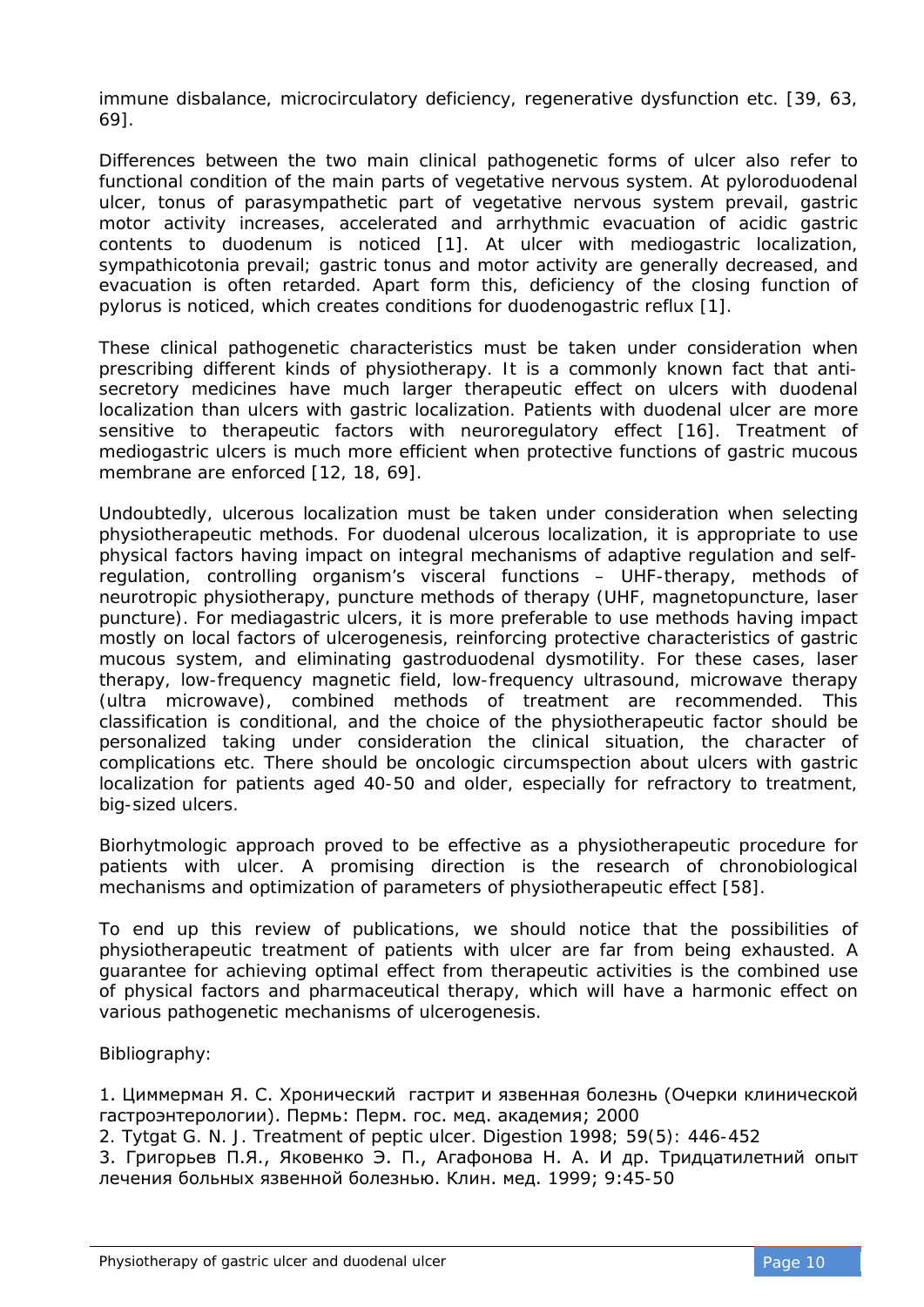4.Циммерман Я. С., Телянер И.И. Концепция патогенеза язвенной болезни и перспективы ее излечения. Рос.журн. гастроэтнерол., гепатол., колопротокол. 1998; 3:35-41

5. Фишелева Е.Л. Helicobacter pylori и злокачественные опухоли желудка. Там же 1996; 6(4):23-25

6. Циммерман Я.С., Зиннатуллин М.Р. Helicobacter pylori и их роль в развитии хронического гастрита и язвенной болезни. Клин.мед. 1997; 4:8-13

7. Megraud F., Doermann H. Clinical relevance of resistant stains of Helicobacter pylori: A review of current data. Gut 1998; 43 (suppl.1):61-65

8. Циммерман Я.С. Язвенная болезнь и проблема Helicobacter pylori- инфекции: новые фаты размышления, предположения. Клин.мед.2001; 4:67-70

9. Суринов В.А., Циммерман Я.С. Значение иммунной системы в формировании язвенной болезни. Рос.журн. гастроэтнерол., гепатол., колопротокол. 1999;5(прил.8):170

10. Циммерман Я.С., Михалева Е.Н. Язвенная болезнь и иммунная система организма. (обзор). Клин.мед.2000; 7:15-21

11. Комаров Ф.И., Коган А.Х., Хуцишвили М.Б. и др. Роль свободнорадикальных процессов в патологии желудочно-кишечного тракта. Рос.журн. гастроэтнерол., гепатол., колопротокол. 1999 5(прил.8):170

12. Циммерман Я.С., Михайловская Л.В. Нарушения регионарного кровотока и активность процессов перекисного окисления липидов при рецидиве язвенной болезни и возможности их медикаментозной коррекции. Клин.мед.1996; 4:31-34

13. Миронычев Г.Н., Логинов А.Ф., Калинин А.В. психоматические аспекты язвенной болезни. Рос.журн. гастроэтнерол., гепатол., колопротокол. 1996; 6(3):39-40

14. Циммерман Я.С., Белоусов Ф.В. Психосоматическая медицина и проблема язвенной болезни (обзор). Клин.мед.1999; 8:9-15

15.Drossman D.A., Creed F.H., Fava G.A. et al. Psychosocial aspects of the functional gastrointestinal disorders. Gastroenterol. Intern. 1995; 8(2):47-90

16. Щеткин Д.И. Клинико-патогенетическое обоснование эффективности включения пирацетама в современную комплексную терапию рецидива язвенной болезни двенадцатиперстной кишки антисекреторными и атнигеликобактерными средствами. Автреф. дис....канд.мед.наук. Пермь; 2001

17. Василенко В.Х., Гребенев А.Л., Щептулин А.А. Язвенная болезнь, М.; 1987

18. Циммерман Я.С.Концепция патогенеза язвенной болезни (обоснование). Клин.мед. 1994; 1:65-67

19. Циммерман Я.С.Современные проблемы этиологии язвенной болезни (обзор). Там же. 1993; 4:6-11

20. Выгоднер Е.Б. Физические факторы в гастроэнтерологии, М., Медицина. 1987

21. Серебряков С.Н. Физические факторы в лечении язвенной болезни желудка и двенадцатиперстной кишки (обзор). Мед. помощь 1995; 4:29-31

22. Филимонов Р.М., Новоторженова Н.П. Современные подходы к физиотерапевтическому лечению язвенной болезни двенадцатиперстной кишки. (обзор) Рос. гастрэнтерол. журн. 1998; 1:51-55

23. Шиман А.Г., Шабров А.В., Максимов А.В., Крылов А.А. Физиотерапия заболеваний желудочно-кишечного тракта: Руководство для врачей. СПб; 1999

24. Shay H., Sun D.C.H. Etiology and pathology of gastric and duodenal ulcer. In: Bockus H.L. Gastroenterology. Philadelphia, London: W.B. Saunders comp.; 1968:1

25. Радбиль О.С. Некоторые проблемы цитопротекции слизистой оболочки желудка и двенадцатиперстной кишки (обзор иностранной литературы). Клин. мед. 1990; 4:31-38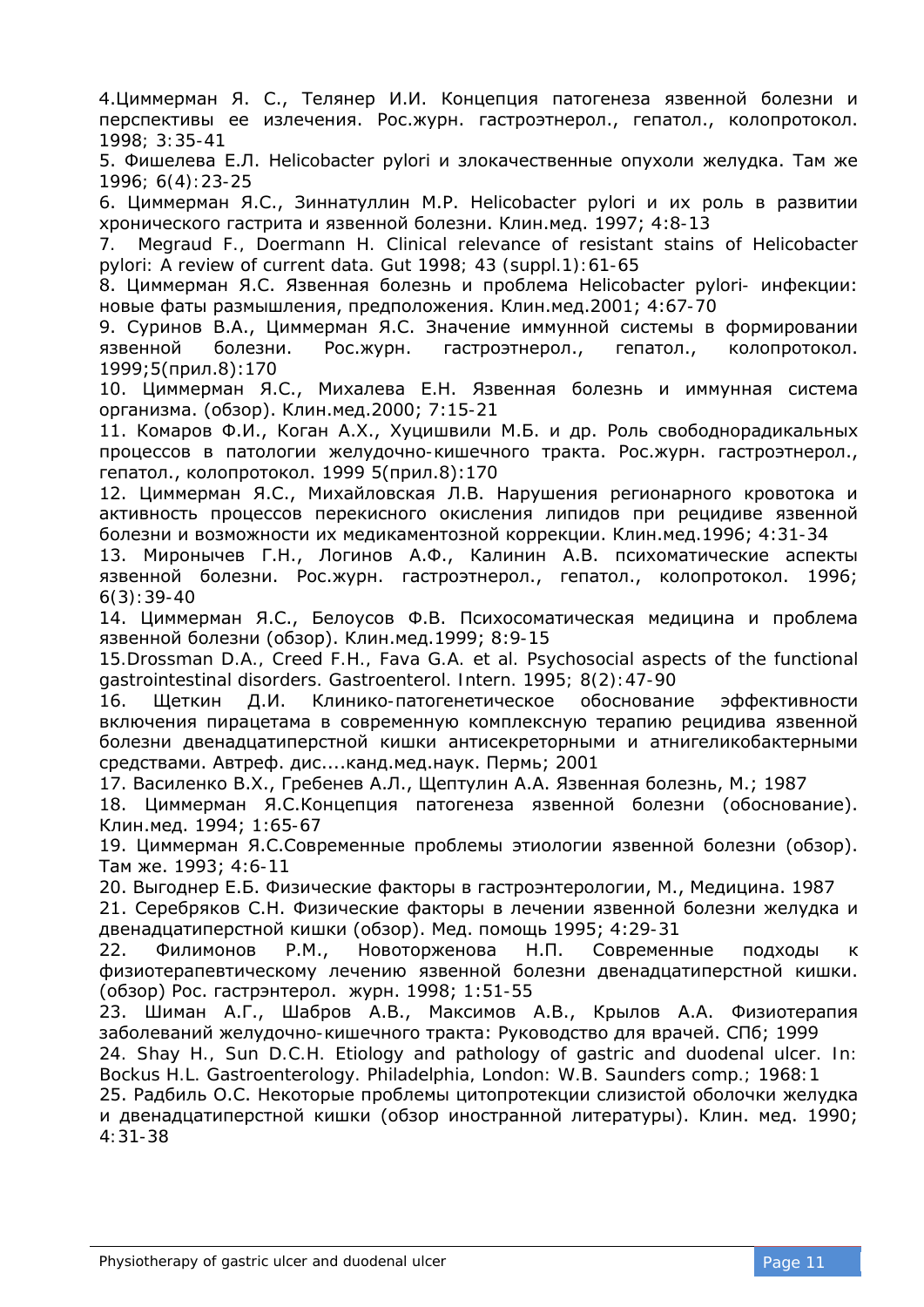26. Филимонов Р.М. и др. Физичесие факторы в лечении больных язвенной болезнью двенадцатиперстной кишки: рефлюкс-эзофагитом: Метод. рекомендации., М. Минздрав, 1996.

27. Улащик В.С., Хайдар М.А., Броновец И.Н. и др. Терапевтическая эффективности некоторых новых физических методов лечения язвенной болезни. Здравоохранение (Минск) 1998; 7:34-36

28. Куликов А.Г., Максимов В.А., Зеленцов С.Н. Влияние физических факторов на микроциркуляцию в слизистой оболочке желудка и двенадцатиперстной кишки при гастродуоденальной патологии. Вопр. курортол. 2001; 3:24-27

29. Григорян Г.Е. Магниторецепция и механизмы действия магнитных полей на биосистемы. Ереван; Нан РА; 1999

30. Левицкий Е.С., Лаптев Б.И., Сидоренко Г.Н. Электромагнитные поля в курортологии и физиотерапии. Томск; 2000

31. Мидленко В.И., Белоногов Н.И., Миронов М.А. и др. Магнитотерапия в лечении дуоденогастрального рефлюкса у больных язвенной болезнью желудка и двенадцатиперстной кишки. Вопр.Курортол. 1995; 3:30-31

32. Циммерман Я.С., Попова Н.И. Лазерная терапия язвенной болезни: методики лечения, механизм действия, эффективность. Рос.журн. гастроэтнерол., гепатол., колопротокол. 2000; 2:34-40

33. Belcaro G., Hoffmann U., Bollinger A. et al. Laser Doppl (illegible). London; 1994

34. Золотарева Т.А., Олешко А.Я., Олешко Т.И. Экспериментальное исследование антиоксидантного действия низкоинтенсивного лазерного излучения инфракрасного диапазона. Вопр.Курортол. 2001; 3:3-5

35. Наумова Е.Л., Белобородова Э.И. Низкоэнергетическое лазерное облучение крови в комплексной терапии больных язвенной болезнью двенадцатиперстной кишки. Клин. мед.1996; 3:63-64

36. Матюшичев В.Б., Солдатов А.И., Линкевич Э.Л. Высокэнергетическая лазертерапия язв желудка. Там же 19(illegible); 12:41-44

37. Новицкий В.А., Смолянинов А.Б., Сайденова М.С. Лазеротерапия в комплексном лечении больных язвенной болезнью желудка и двенадцатиперстной кишки. Там же 1998; 11:42-46

38. Рапопорт С.И., Расулов М.И. Сравнительная оценка биоуправляемой трансэндоскопической и чрезкожной лазеротерапии язвенной болезни. Там же, 1996; 7:39-42

39. Боголюбов В.М., СеребряковС.Н., Кисова Л.В. и др. Интерференционные токи в лечении больных язвенной болезнью двенадцатиперстной кишки. Вопр. курортол. 1998; 3:28-32

40. Сребряков С.Н., Филимонов Р.М., Кисова Л.В. и др. Эффективность применения интерференционных токов в лечении больных язвенной болезнью двенадцатиперстной кишки. Рос.журн. гастроэтнерол., гепатол., колопротокол. 1995; 3:213

41. Маркаров Г.С., Семендяева М.Е., Маркарова И.С. и др. Инфитатерапия язвенной болезни. Вопр. курортол. 1995; 5:38-39

42. Телянар И.И. КВЧ-трапия язвенной болезни: эффективность и некоторые стороны механизма ее лечебного действия. Дис........кон.мед.наук. Пермь; 1998

43. Циммерман Я.С., Телянер И.И. Эффективность лечения больных язвенной болезнью с помощью электромагнитного излучения крайне высокой частоты (КВЧтерапии) и некоторые стороны механизма ее лечебного действия. Клин.мед. 2002; 5:13-18.

44. Циммерман Я.С., Кунстман Т.Г., Телянер И.И. Крайне высокочастотная терапия и возможности ее применения в гастроэнтерологии (обзор). Перм. мед. журн.1995; 1-2:88-93.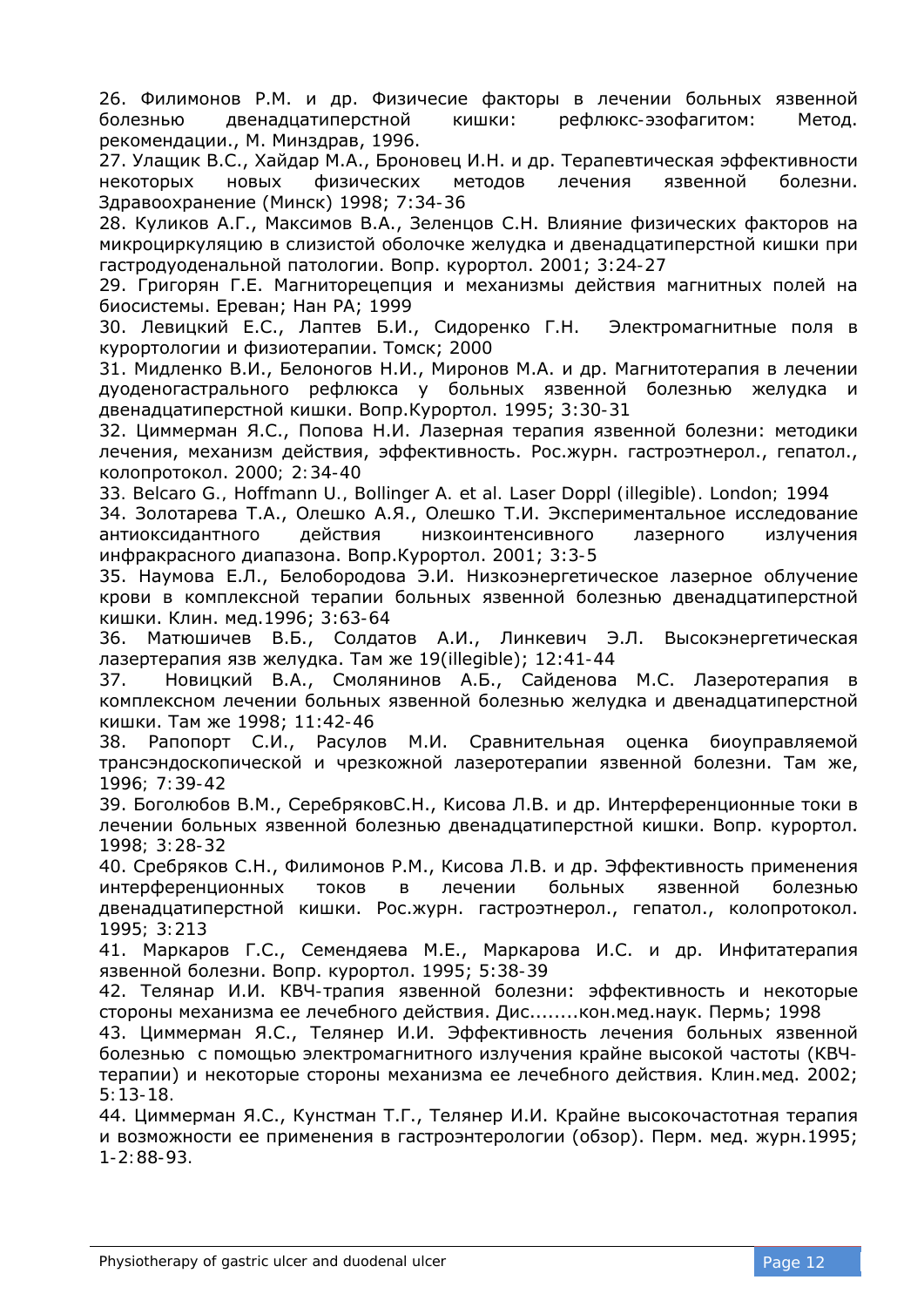45. Брискин Б.С., Букатко В.Н., Савченко З.И. и др. Миллиметровая терапия в лечении осложненных гастродуоденальных язв. Рос.журн. гастроэтнерол., гепатол., колопротокол. 1996; 4 (прил.3):21

46. Теппоне М.В.КВЧ-пунктура, М., 1997

47. Иванишкина Е.В., Подопригорова В.Г., Каневский А.С. и др. Значение хемилюминесцентных тестов в оценке эффективности лечения язвенной болезни микроволновой резонансной терапией. Клин.мед. 2000; 3:39-41.

48. Разумов А.Н., Вознесенская О.А. Влияние КВЧ-пунктуры на иммунный статус больных язвенной болезнью желудка. Вопр. курортол. 1999; 6:14-16

49. Чиж А.Г., Осадчук М.А. Некоторые патогенетические аспекты применения электромагнитного излучения миллиметрового диапазона в комплексной терапии больных язвенной болезнью двенадцатиперстной кишки. Миллиметр. волны в биол. и мед. 2000; 1:34-38

50.Крайчак В.И., Будник М.И., Губин В.В. и др. Перспективы применения электромагнитного излучения миллиметрового диапазона при язвенной болезни двенадцатиперстной кишки. Воен.-мед. журн.1998; 10:59-61.

51. Разумов А.Н., Вознесенская О.А. Сравнительная оценка эффективности монотерапии язвенной болезни методом КВЧ-пунктуры и базисной лекарственной терапии. Вопр. курортол. 1999; 5:10-11

52. Нудьга А.Н., Ковалева Е.А., Зайцев А.Е. Применение свиппирующего сигнала КВЧ-излучения миллиметрового диапазона с изменяемой полосой генерации частот в лечении язвенной болезни желудка и двенадцатиперстной кишки. В кн.

1-й Международный научн. конгресс «Традиционная медицина и питание». М., 1994. 155-156

53. Неганов В.А. Особенности воздействия электромагнитных волн КВЧ-диапазона на биологические объекты: Основные направления научных исследований и тенденции в разработках КВЧ-аппаратуры. Вест. нов. мед. технол. 1994; 2:13-18.

54. Брюховетский А.Г., Николаева Т.И., Платова М.А. Информационно-волновая терапия в лечении язвенной болезни желудка и ДПК. Рос.журн. гастроэтнерол., гепатол., колопротокол. 1995; 3:40

55. Воронаев С.Ф. Динамика спектральных параметров электрической активности рефлексогенных зон при терапии электромагнитным излучением крайне высоких частот. Вест. нов. мед. технол. 1996; 3(4):45-46.

56. Комарова Л.А., Горелкина Н.Н. Применение лазерпунктуры в комплексном лечении больных язвенной болезнью. Вопр. курортол. 1998; 2:17-18.

57. Кравцова Т.Ю., Голованова Е.С., Рыболовлев Е.В. Изменение психовегетативного статуса и его коррекция у больных язвенной болезнью. Клин. мед. 2000; 12:34-37

58. Лещинский А.Ф., Улащик В.С. Комплексное использование лекарственных средств и физических факторов при различной патологии. Киев;1989.

59. Улащик В.С.(ред.) Низкочастотная магнитотерапия: Материалы Международной науч.-практ. конф. «Применение магнитных полей в медицине». Минск: БелЦНМИ; 2001

60. Бурцев В.И., Принесликов Л.П. Результаты сочетанной иглорефлексо- и лазерной терапии больных язвенной болезнью двенадцатиперстной кишки в поликлинике. Клин. мед. 1997; 2:34-35

61. Минаков Э.В., Романова М.М., Химина И.М. Коррекция нарушений вегетативного и биоэлектрического баланса у больных язвенной болезнью двенадцатиперстной кишки на основе полимагнитного воздействия. Там же 1999; 12:33-37.

62. Горбачев О.Ю. Гарилевич Б.А., Донин К.М. Общая геомагнитная терапия и ее роль в комплексном лечении язвенной болезни двенадцатиперстной кишки. Ворл. курортол. 2001; 1:42-44